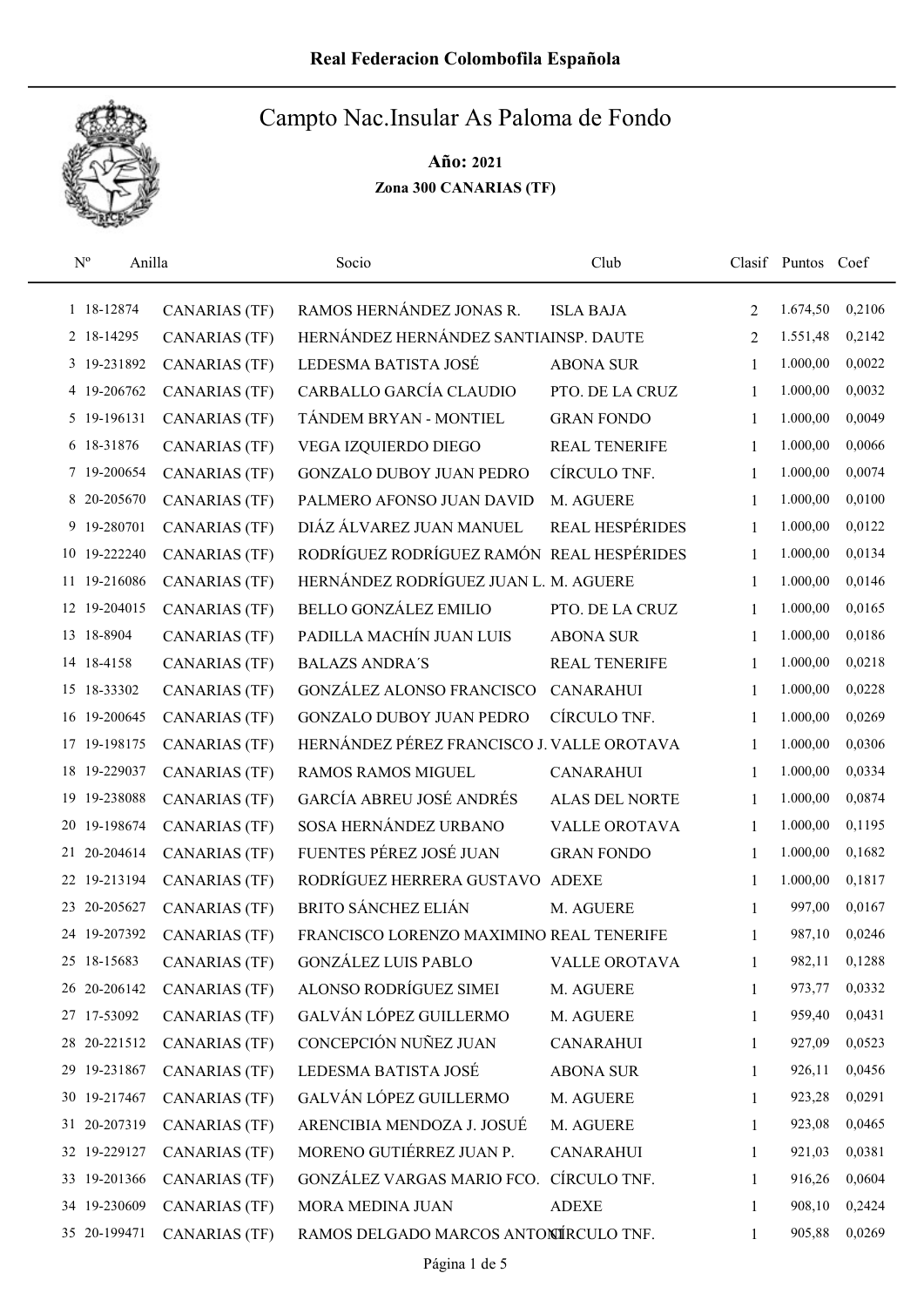

| $N^{o}$         | Anilla    |                      | Socio                                     | Club                   |              | Clasif Puntos Coef |        |
|-----------------|-----------|----------------------|-------------------------------------------|------------------------|--------------|--------------------|--------|
| 36 19-222588    |           | <b>CANARIAS (TF)</b> | ABAD ABAD MIGUEL ANGEL                    | REAL TENERIFE          | $\mathbf{1}$ | 893,00             | 0,0410 |
| 37              | 19-246744 | <b>CANARIAS (TF)</b> | PÉREZ AFONSO IGNACIO MANUELGRAN FONDO     |                        | $\mathbf{1}$ | 875,55             | 0,1985 |
| 38              | 20-217796 | <b>CANARIAS (TF)</b> | GARCÍA HERNÁNDEZ CRISTIAN                 | PTO. DE LA CRUZ        | 1            | 870,11             | 0,0289 |
| 18-2850<br>39   |           | <b>CANARIAS (TF)</b> | PÉREZ HERNÁNDEZ DOMINGO                   | <b>REAL TENERIFE</b>   | 1            | 861,58             | 0,0420 |
| 18-36812<br>40  |           | <b>CANARIAS (TF)</b> | <b>GROSSO GONZÁLEZ SERGIO</b>             | <b>REAL HESPÉRIDES</b> | $\mathbf{1}$ | 857,76             | 0,0804 |
| 41              | 20-194661 | <b>CANARIAS (TF)</b> | PEÑA MELIÁN ANTONIO RAMÓN                 | REAL HESPÉRIDES        | 1            | 855,34             | 0,0840 |
| 42 20-216731    |           | <b>CANARIAS (TF)</b> | MESA DÍAZ ANTONIO                         | PTO. DE LA CRUZ        | 1            | 854,97             | 0,0356 |
| 18-20880<br>43  |           | <b>CANARIAS (TF)</b> | CABEZA SANTOS JUAN MANUEL                 | REAL HESPÉRIDES        | $\mathbf{1}$ | 854,33             | 0,0866 |
| 44 20-194426    |           | <b>CANARIAS (TF)</b> | CABEZA SANTOS JUAN MANUEL REAL HESPÉRIDES |                        | 1            | 851,65             | 0,0364 |
| 20-211892<br>45 |           | <b>CANARIAS (TF)</b> | SANTOS GONZÁLEZ JESÚS DONAT@DEXE          |                        | $\mathbf{1}$ | 846,65             | 0,2861 |
| 46 19-207776    |           | <b>CANARIAS (TF)</b> | MARTÍN GARCÍA JOSÉ M.                     | <b>REAL TENERIFE</b>   | 1            | 832,52             | 0,0674 |
| 18-24710<br>47  |           | <b>CANARIAS (TF)</b> | HERRERA HERNÁNDEZ ARMANDOREAL TENERIFE    |                        | 1            | 831,30             | 0,0714 |
| 19-202047<br>48 |           | <b>CANARIAS (TF)</b> | AFONSO AFONSO ÁNGEL                       | CÍRCULO TNF.           | 1            | 828,90             | 0,0976 |
|                 | 20-213198 | <b>CANARIAS (TF)</b> | RODRÍGUEZ HERRERA GUSTAVO ADEXE           |                        | $\mathbf{1}$ | 826,23             | 0,3028 |
| 50 18-2866      |           | <b>CANARIAS (TF)</b> | PÉREZ HERNÁNDEZ DOMINGO                   | <b>REAL TENERIFE</b>   | 1            | 824,22             | 0,0746 |
| 51 18-2867      |           | <b>CANARIAS (TF)</b> | PÉREZ HERNÁNDEZ DOMINGO                   | REAL TENERIFE          | 1            | 819,22             | 0,0780 |
| 52 18-15648     |           | <b>CANARIAS (TF)</b> | HERNÁNDEZ RODRÍGUEZ JUAN J. VALLE OROTAVA |                        | $\mathbf{1}$ | 815,13             | 0,0541 |
| 53              | 19-215674 | <b>CANARIAS (TF)</b> | MARRERO TEJERA FRANCISCO                  | M. AGUERE              | 1            | 811,73             | 0,0996 |
| 54 19-197621    |           | <b>CANARIAS (TF)</b> | <b>GONZÁLEZ REMÓN ISIDRO</b>              | <b>CANARAHUI</b>       | $\mathbf{1}$ | 809,91             | 0,1041 |
| 55              | 19-206298 | <b>CANARIAS (TF)</b> | BAEZA LÓPEZ JOSÉ N.                       | PTO. DE LA CRUZ        | 1            | 806,96             | 0,0548 |
| 56 19-229392    |           | <b>CANARIAS (TF)</b> | REYES PÉREZ ELÍAS P.                      | <b>CANARAHUI</b>       | 1            | 806,16             | 0,1082 |
| 57 20-206726    |           | <b>CANARIAS (TF)</b> | ESTÉVEZ DÍAZ PEDRO                        | M. AGUERE              | 1            | 798,46             | 0,0464 |
| 18-10668<br>58  |           | <b>CANARIAS (TF)</b> | MARTÍN GARCÍA ROBERTO                     | PTO. DE LA CRUZ        | $\mathbf{1}$ | 796,74             | 0,0609 |
| 59 19-234297    |           | <b>CANARIAS (TF)</b> | MARTÍN ACEVEDO FCO. ENRIQUE ISLA BAJA     |                        | 1            | 790,89             | 0,0454 |
| 60 17-38682     |           | <b>CANARIAS (TF)</b> | <b>TÁNDEM ARMAS</b>                       | <b>GRAN FONDO</b>      | 1            | 783,54             | 0,2625 |
| 61 19-205044    |           | <b>CANARIAS (TF)</b> | RODRÍGUEZ ZARZA PEDRO JOSÉ                | PTO. DE LA CRUZ        | 1            | 774,25             | 0,0494 |
| 62 19-196326    |           | <b>CANARIAS (TF)</b> | GÓMEZ BAUTE VICTOR D.                     | <b>GRAN FONDO</b>      | 1            | 773,59             | 0,2679 |
| 63 19-202529    |           | <b>CANARIAS (TF)</b> | <b>GOYA RODRÍGUEZ FCO. JAVIER</b>         | CÍRCULO TNF.           | 1            | 772,51             | 0,1179 |
| 64 18-5591      |           | <b>CANARIAS (TF)</b> | <b>GARCÍA ORAMAS NICOLÁS</b>              | <b>ABONA SUR</b>       | 1            | 768,90             | 0,0179 |
| 65 19-234892    |           | <b>CANARIAS (TF)</b> | PALENZUELA ARMAS FCO. JAVIERISLA BAJA     |                        | 1            | 754,17             | 0,0503 |
| 66              | 20-218731 | <b>CANARIAS (TF)</b> | MACHADO DUQUE FERNANDO                    | PTO. DE LA CRUZ        | 1            | 751,28             | 0,0873 |
| 67 20-231071    |           | <b>CANARIAS (TF)</b> | <b>CLEMENTE PÉREZ MANUEL</b>              | <b>REAL TENERIFE</b>   | 1            | 747,35             | 0,1045 |
| 68 18-26445     |           | <b>CANARIAS (TF)</b> | CABRERA BETHANCORT EUFEMIOCÍRCULO TNF.    |                        | 1            | 745,94             | 0,1376 |
| 69 20-235449    |           | <b>CANARIAS (TF)</b> | SOSA HERNÁNDEZ URBANO                     | VALLE OROTAVA          | 1            | 745,48             | 0,2132 |
| 70 19-197286    |           | <b>CANARIAS (TF)</b> | PÉREZ AFONSO IGNACIO MANUELGRAN FONDO     |                        | 1            | 742,99             | 0,3027 |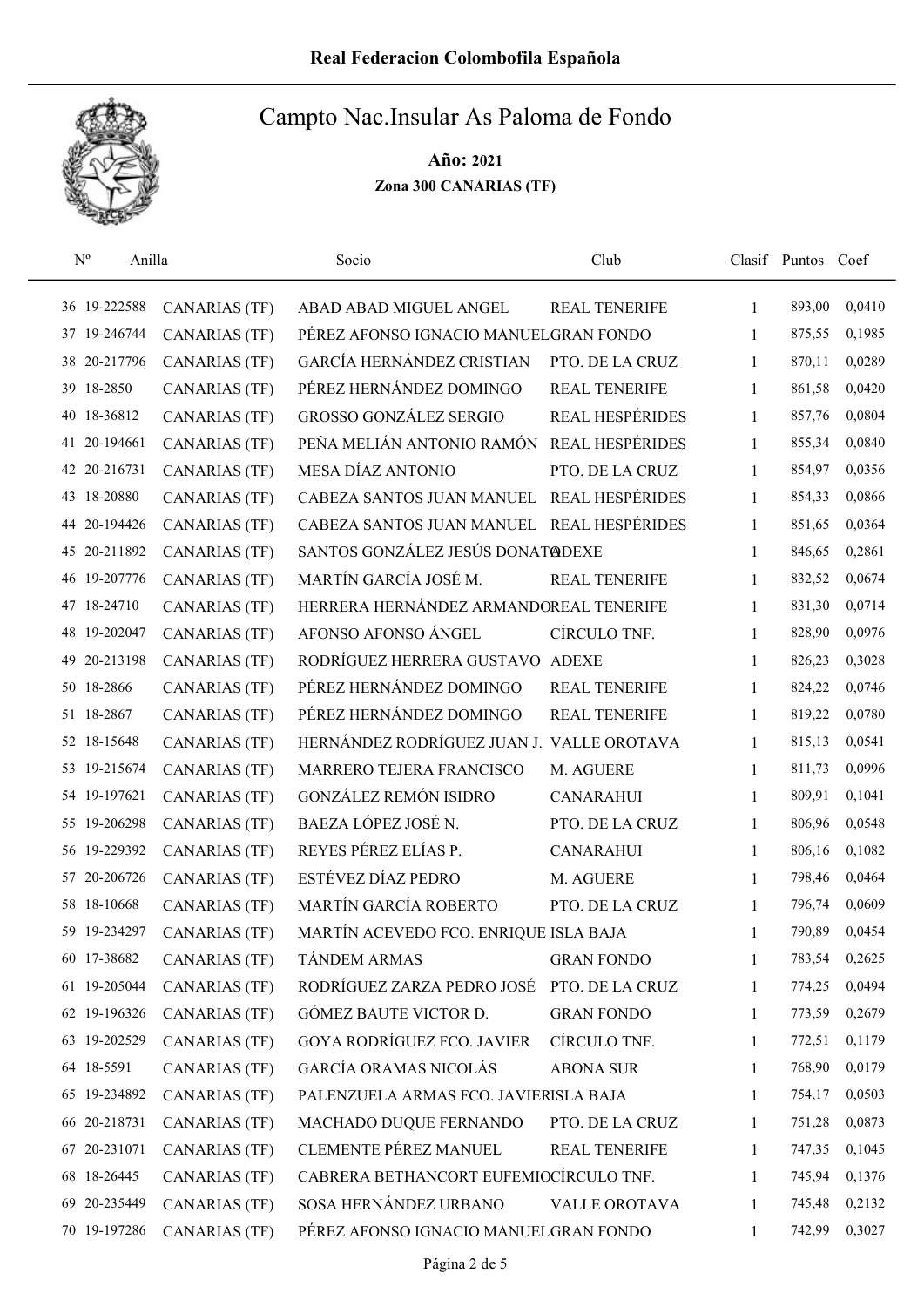

|    | $N^{o}$<br>Anilla |                      | Socio                                     | Club                   |              | Clasif Puntos Coef |        |
|----|-------------------|----------------------|-------------------------------------------|------------------------|--------------|--------------------|--------|
|    | 71 19-229043      | <b>CANARIAS (TF)</b> | <b>RAMOS RAMOS MIGUEL</b>                 | <b>CANARAHUI</b>       | $\mathbf{1}$ | 740,52             | 0,0619 |
|    | 72 19-198729      | <b>CANARIAS (TF)</b> | <b>GONZÁLEZ LUIS PABLO</b>                | <b>VALLE OROTAVA</b>   | 1            | 736,12             | 0,2189 |
| 73 | 20-201543         | CANARIAS (TF)        | PERAZA MÁRQUEZ GAZMIRA                    | CÍRCULO TNF.           | 1            | 734,06             | 0,1480 |
|    | 74 18-15624       | <b>CANARIAS (TF)</b> | HERNÁNDEZ RODRÍGUEZ JUAN J. VALLE OROTAVA |                        | 1            | 733,94             | 0,2219 |
| 75 | 18-264131         | <b>CANARIAS (TF)</b> | LEDESMA BATISTA JOSÉ                      | <b>ABONA SUR</b>       | 1            | 722,15             | 0,1368 |
| 76 | 19-222854         | <b>CANARIAS (TF)</b> | <b>EXPÓSITO ROJAS JORGE</b>               | <b>REAL HESPÉRIDES</b> | 1            | 711,46             | 0,1544 |
| 77 | 19-207129         | <b>CANARIAS (TF)</b> | HERRERA HERNÁNDEZ ARMANDOREAL TENERIFE    |                        | 1            | 709,46             | 0,1189 |
| 78 | 17-69320          | CANARIAS (TF)        | MARTÍN VELÁZQUEZ JESÚS M.                 | <b>ISLA BAJA</b>       | 1            | 706,87             | 0,0549 |
|    | 79 16-53931       | <b>CANARIAS (TF)</b> | CARBALLO GARCÍA CLAUDIO                   | PTO. DE LA CRUZ        | 1            | 700,05             | 0,1098 |
| 80 | 20-231955         | <b>CANARIAS (TF)</b> | EXPÓSITO CRUZ JONHATAN                    | <b>REAL TENERIFE</b>   | 1            | 698,81             | 0,1278 |
|    | 81 20-203166      | <b>CANARIAS (TF)</b> | TÁNDEM BRYAN - MONTIEL                    | <b>GRAN FONDO</b>      | 1            | 697,71             | 0,3466 |
| 82 | 19-228550         | <b>CANARIAS (TF)</b> | EVORA CRUZ JUAN JOSÉ                      | <b>CANARAHUI</b>       | 1            | 696,62             | 0,1558 |
| 83 | 20-219352         | <b>CANARIAS (TF)</b> | GUTIÉRREZ SEPULVEDA VÍCTOR DCANARAHUI     |                        | 1            | 680,95             | 0,1763 |
| 84 | 17-69407          | <b>CANARIAS (TF)</b> | VELÁZQUEZ BARRERA BERNARDOSLA BAJA        |                        | 1            | 678,27             | 0,0571 |
|    | 85 20-204016      | CANARIAS (TF)        | RODRÍGUEZ PAVÓN JOSÉ JUAN                 | <b>GRAN FONDO</b>      | 1            | 676,01             | 0,1447 |
| 86 | 19-234562         | <b>CANARIAS (TF)</b> | HERNÁNDEZ GONZÁLEZ DANIEL FISLA BAJA      |                        | $\mathbf{1}$ | 675,97             | 0,1954 |
| 87 | 19-233955         | <b>CANARIAS (TF)</b> | GONZALEZ RODRÍGUEZ CLAUDIO MLA BAJA       |                        | 1            | 670,28             | 0,2084 |
| 88 | 18-25162          | <b>CANARIAS (TF)</b> | PADILLA DELGADO NAYRA                     | CÍRCULO TNF.           | $\mathbf{1}$ | 662,45             | 0,1803 |
| 89 | 19-205011         | <b>CANARIAS (TF)</b> | RODRÍGUEZ ZARZA PEDRO JOSÉ                | PTO. DE LA CRUZ        | $\mathbf{1}$ | 657,94             | 0,1255 |
| 90 | 20-217011         | <b>CANARIAS (TF)</b> | PERERA MOLINA CRISTÓBAL                   | PTO. DE LA CRUZ        | $\mathbf{1}$ | 649,47             | 0,1381 |
|    | 91 15-96934       | <b>CANARIAS (TF)</b> | GÓMEZ BAUTE VICTOR D.                     | <b>GRAN FONDO</b>      | 1            | 636,29             | 0,3817 |
|    | 92 17-58307       | <b>CANARIAS (TF)</b> | QUESADA LÓPEZ ÓSCAR                       | <b>REAL TENERIFE</b>   | 1            | 629,80             | 0,1719 |
| 93 | 20-199840         | <b>CANARIAS (TF)</b> | RAMOS CARTAYA CIRIACO                     | CÍRCULO TNF.           | $\mathbf{1}$ | 629,48             | 0,0660 |
|    | 94 17-71798       | <b>CANARIAS</b> (TF) | RAMOS HERNÁNDEZ JONAS R.                  | <b>ISLA BAJA</b>       | 1            | 629,32             | 0,2387 |
|    | 95 18-15681       | <b>CANARIAS (TF)</b> | <b>GONZÁLEZ LUIS PABLO</b>                | VALLE OROTAVA          | 1            | 626,52             | 0,3252 |
|    | 96 20-218418      | CANARIAS (TF)        | <b>GARCÍA BRITO DAVID</b>                 | PTO. DE LA CRUZ        | 1            | 617,40             | 0,1517 |
|    | 97 19-226668      | CANARIAS (TF)        | PEÑA MELIÁN FERNANDO                      | CÍRCULO TNF.           | 1            | 613,39             | 0,1848 |
|    | 98 18-15510       | <b>CANARIAS (TF)</b> | TRUJILLO BÁEZ JULIÁN                      | VALLE OROTAVA          | 1            | 606,87             | 0,3448 |
|    | 99 20-218785      | CANARIAS (TF)        | PERERA MOLINA CRISTÓBAL                   | PTO. DE LA CRUZ        | 1            | 606,15             | 0,1611 |
|    | 100 19-234070     | <b>CANARIAS (TF)</b> | HERNÁNDEZ HERNÁNDEZ MOISÉSISLA BAJA       |                        | 1            | 604,06             | 0,2633 |
|    | 101 19-208199     | <b>CANARIAS (TF)</b> | SANTIAGO SIERRA MANUEL E.                 | <b>REAL TENERIFE</b>   | 1            | 592,83             | 0,0711 |
|    | 102 19-237546     | CANARIAS (TF)        | CABRERA GONZÁLEZ DANIEL                   | ALAS DEL NORTE         | 1            | 576,52             | 0,1708 |
|    | 103 19-225882     | CANARIAS (TF)        | RODRÍGUEZ GONZÁLEZ JOSÉ A.                | REAL HESPÉRIDES        | 1            | 574,56             | 0,2141 |
|    | 104 20-206713     | CANARIAS (TF)        | ESTÉVEZ DÍAZ PEDRO                        | M. AGUERE              | 1            | 567,79             | 0,0684 |
|    | 105 19-229684     | <b>CANARIAS (TF)</b> | MEDINA MARTÍN ANGÉLICA                    | <b>CANARAHUI</b>       | $\mathbf{1}$ | 555,90             | 0,2343 |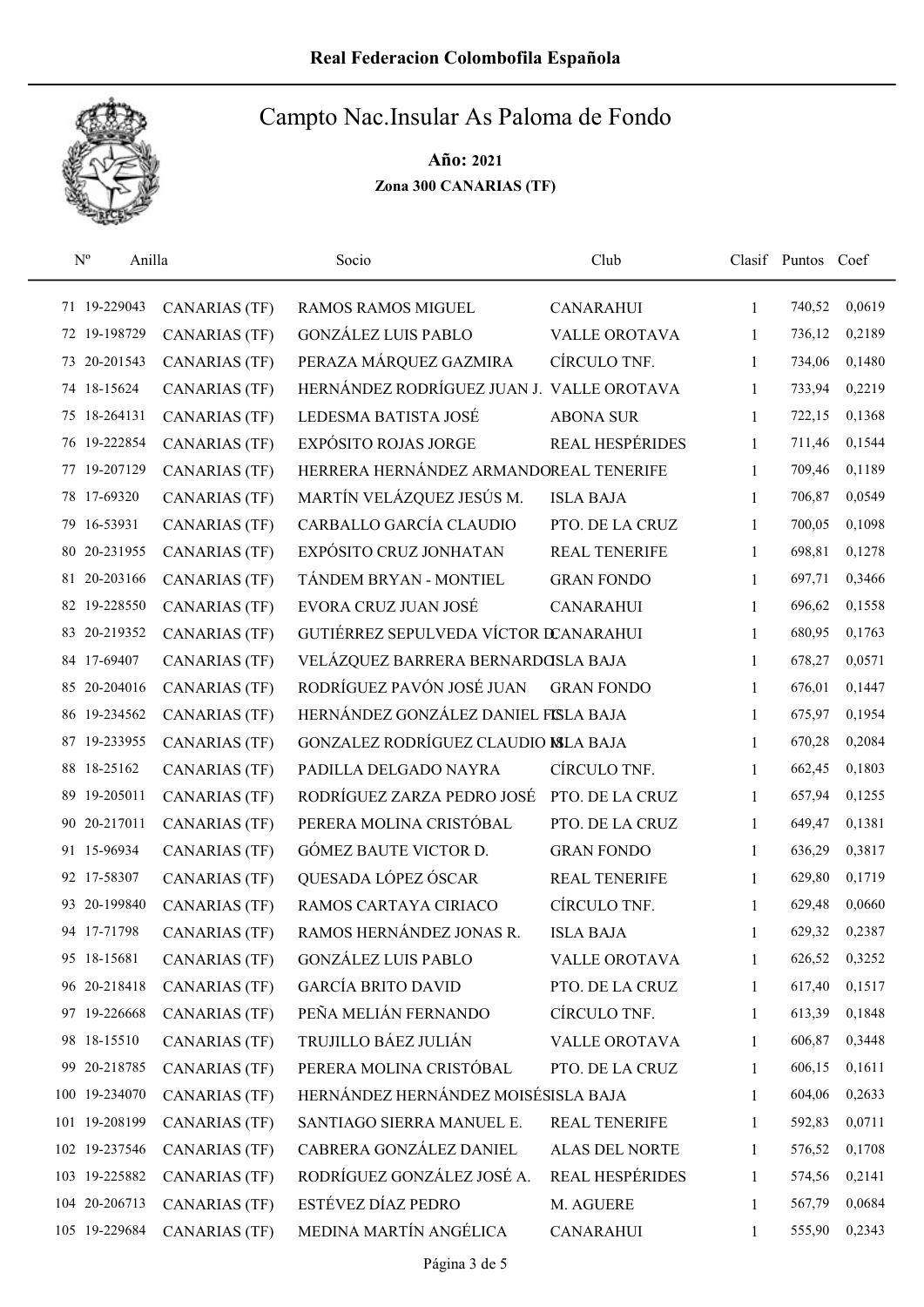

| $N^{o}$<br>Anilla |                      | Socio                                      | Club                   |              | Clasif Puntos Coef |        |
|-------------------|----------------------|--------------------------------------------|------------------------|--------------|--------------------|--------|
| 106 19-283711     | <b>CANARIAS (TF)</b> | FERNÁNDEZ GONZÁLEZ MATEO REAL HESPÉRIDES   |                        | $\mathbf{1}$ | 544,44             | 0,2444 |
| 107 19-206440     | <b>CANARIAS (TF)</b> | CALZADILLA LORENZO ANTONIO PTO. DE LA CRUZ |                        | 1            | 539,16             | 0,0732 |
| 108 19-224189     | <b>CANARIAS (TF)</b> | CASTILLO DE LA ROSA JUAN J.                | <b>REAL HESPÉRIDES</b> | 1            | 537,58             | 0,2453 |
| 109 19-235520     | <b>CANARIAS (TF)</b> | MARTÍN ACEVEDO FCO. ENRIQUE ISLA BAJA      |                        | 1            | 536,81             | 0,3442 |
| 110 18-9183       | <b>CANARIAS (TF)</b> | MESA DÍAZ ANTONIO                          | PTO. DE LA CRUZ        | $\mathbf{1}$ | 532,20             | 0,1845 |
| 20-200396<br>111  | <b>CANARIAS (TF)</b> | DE FUENTES BARRERA CARLOS                  | CÍRCULO TNF.           | 1            | 529,83             | 0,2745 |
| 112 20-206455     | <b>CANARIAS (TF)</b> | <b>ACOSTA JORGE LAURA</b>                  | M. AGUERE              | $\mathbf{1}$ | 524,60             | 0,2708 |
| 113 20-217787     | <b>CANARIAS (TF)</b> | GARCÍA HERNÁNDEZ CRISTIAN                  | PTO. DE LA CRUZ        | 1            | 524,12             | 0,1861 |
| 114 20-231197     | <b>CANARIAS (TF)</b> | RODRÍGUEZ DELGADO ANTONIO                  | <b>REAL TENERIFE</b>   | 1            | 522,98             | 0,2394 |
| 115 20-206260     | <b>CANARIAS (TF)</b> | PÉREZ LUIS JUAN RAMÓN                      | M. AGUERE              | 1            | 514,68             | 0,2809 |
| 116 19-203366     | <b>CANARIAS (TF)</b> | <b>GOYA RODRÍGUEZ FCO. JAVIER</b>          | CÍRCULO TNF.           | 1            | 512,53             | 0,2849 |
| 117 20-217385     | <b>CANARIAS (TF)</b> | PALOMARES GONZÁLEZ JAVIER                  | PTO. DE LA CRUZ        | 1            | 511,22             | 0,1970 |
| 118 20-218727     | <b>CANARIAS (TF)</b> | MACHADO DUQUE FERNANDO                     | PTO. DE LA CRUZ        | 1            | 509,37             | 0,2005 |
| 119 18-35624      | <b>CANARIAS (TF)</b> | <b>EXPÓSITO ROJAS JORGE</b>                | <b>REAL HESPÉRIDES</b> | 1            | 504,01             | 0,3089 |
| 120 19-223014     | CANARIAS (TF)        | MEDINA LEON MIGUEL JOSÉ                    | <b>REAL HESPÉRIDES</b> | 1            | 503,84             | 0,3046 |
| 121 20-300805     | <b>CANARIAS (TF)</b> | GARCÍA DÍAZ JOSÉ                           | <b>CULTURAL CHINEH</b> | 1            | 499,30             | 0,3168 |
| 122 19-208377     | <b>CANARIAS (TF)</b> | <b>BALAZS ANDRA'S</b>                      | REAL TENERIFE          | 1            | 499,24             | 0,2493 |
| 123 19-215725     | <b>CANARIAS (TF)</b> | ACOSTA JORGE LAURA                         | M. AGUERE              | $\mathbf{1}$ | 491,09             | 0,3210 |
| 124 18-38643      | <b>CANARIAS (TF)</b> | MARICHAL AGUIAR DOMINGO                    | <b>REAL HESPÉRIDES</b> | 1            | 491,00             | 0,3297 |
| 125 19-215470     | CANARIAS (TF)        | CAIRÓS HERNÁNDEZ JOSÉ A.                   | M. AGUERE              | 1            | 490,29             | 0,3254 |
| 126 18-11602      | <b>CANARIAS (TF)</b> | CAMARA MARCINKOWSKI CARLOSTO. DE LA CRUZ   |                        | 1            | 489,43             | 0,2263 |
| 127 18-2279       | <b>CANARIAS (TF)</b> | HERRERA HERNÁNDEZ ARMANDOREAL TENERIFE     |                        | 1            | 487,07             | 0,2821 |
| 128 19-202472     | <b>CANARIAS (TF)</b> | CABRERA BETHANCORT EUFEMIOCÍRCULO TNF.     |                        | 1            | 478,62             | 0,3491 |
| 129 19-208499     | <b>CANARIAS (TF)</b> | MARTÍN HERNÁNDEZ JOSÉ                      | REAL TENERIFE          | 1            | 477,03             | 0,2899 |
| 130 17-58290      | <b>CANARIAS (TF)</b> | QUESADA LÓPEZ ÓSCAR                        | REAL TENERIFE          | 1            | 473,00             | 0,3000 |
| 131 19-224170     | <b>CANARIAS (TF)</b> | MENDOZA PEÑA JOSÉ JAVIER                   | <b>REAL HESPÉRIDES</b> | 1            | 470,86             | 0,3527 |
| 132 18-10945      | CANARIAS (TF)        | PALOMARES HERNÁNDEZ RICARDIDTO. DE LA CRUZ |                        | 1            | 466,97             | 0,2467 |
| 133 19-207772     | <b>CANARIAS (TF)</b> | MARTÍN GARCÍA JOSÉ M.                      | <b>REAL TENERIFE</b>   | 1            | 462,86             | 0,3135 |
| 134 19-216905     | <b>CANARIAS (TF)</b> | PALMERO AFONSO JUAN DAVID                  | M. AGUERE              | 1            | 458,93             | 0,3666 |
| 135 18-4029       | <b>CANARIAS (TF)</b> | VEGA IZQUIERDO DIEGO                       | <b>REAL TENERIFE</b>   | 1            | 449,39             | 0,3268 |
| 136 18-14473      | <b>CANARIAS (TF)</b> | PERERA CASAÑAS JUAN I.                     | <b>INSP. DAUTE</b>     | 1            | 444,74             | 0,0727 |
| 137 16-53274      | <b>CANARIAS (TF)</b> | PÉREZ PÉREZ JAVIER                         | PTO. DE LA CRUZ        | 1            | 443,43             | 0,2839 |
| 138 18-11081      | CANARIAS (TF)        | ÁLVAREZ MORALES JOSÉ J.                    | PTO. DE LA CRUZ        | 1            | 442,13             | 0,0775 |
| 139 19-226406     | <b>CANARIAS (TF)</b> | ALONSO RODRÍGUEZ SIMEI                     | M. AGUERE              | 1            | 441,56             | 0,3717 |
| 140 18-7913       | <b>CANARIAS (TF)</b> | PAZ OVAL JOSÉ LUIS                         | <b>ABONA SUR</b>       | 1            | 440,98             | 0,0679 |